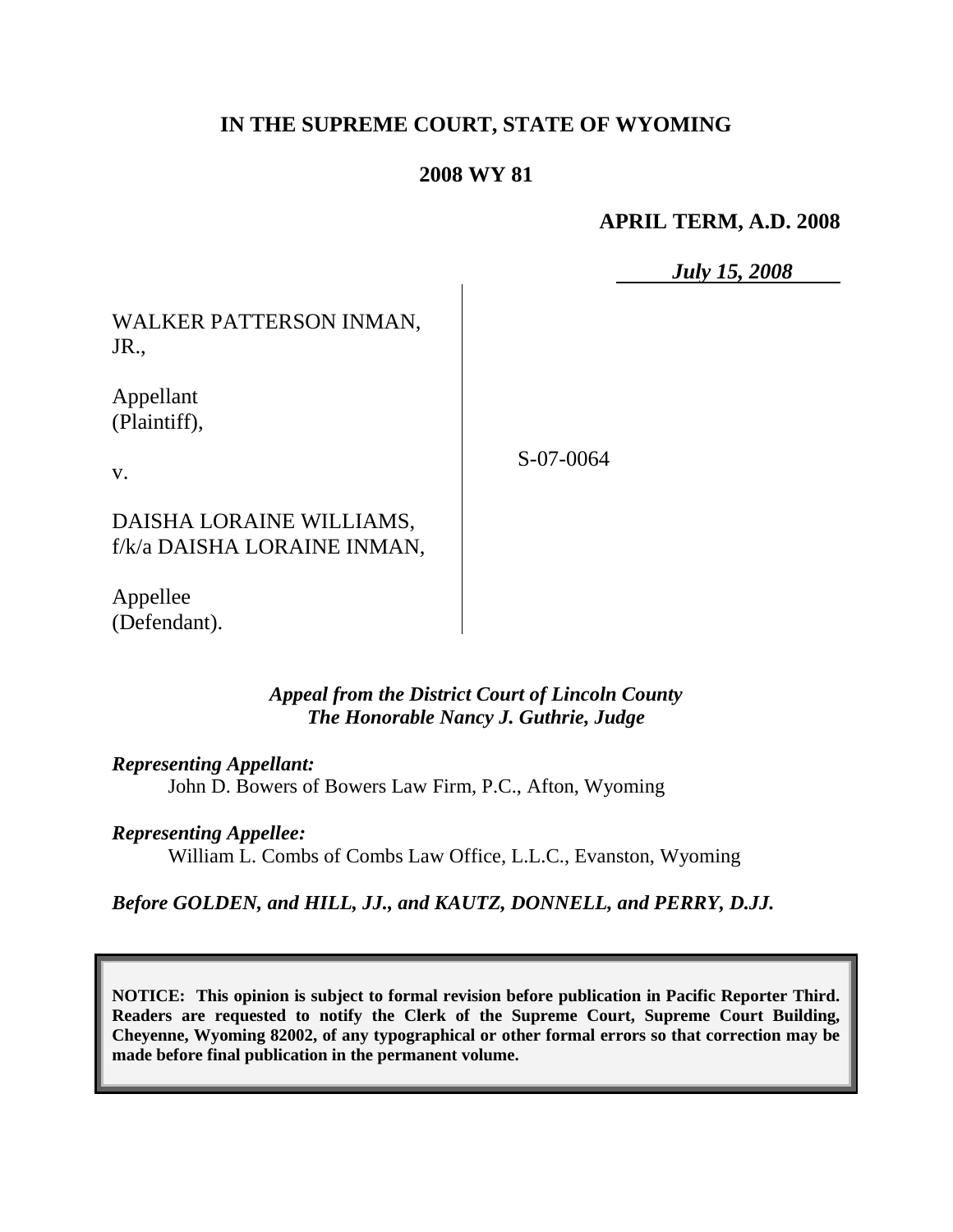#### **GOLDEN**, Justice.

[¶1] This appeal brings into focus a non-custodial parent"s long-standing effort to secure visitation with her two children which the district court, pursuant to the parents' stipulation, ordered nearly eight years ago. Father, the custodial parent, appeals the district court's order filed January 4, 2007, in which the court found Father was not in contempt for failing to follow the court's earlier order filed May 19, 2006, and in which the court reiterated most of the same directives to Father and Mother contained in that earlier order. In this appeal, Father asserts that the district court's order violates his fundamental rights to associate with and raise his children and is not supported by evidence. While Mother disagrees with Father"s assertions, she also raises the issue whether the district court's order is an appealable order as required by W.R.A.P. 1.05 so that this Court has jurisdiction to entertain this appeal. We hold that it is not an appealable order and, therefore, we dismiss this appeal with instructions issued in accordance with this Court's supervisory authority.

#### **ISSUES**

[¶2] Father presents this issue:

Was the district court's order restricting [Father's] rights in caring for his children not supported by the evidence and/or a violation of his fundamental rights to associate [with] and raise his children?

Mother responds with these issues:

I. The order issued on January 4, 2007, is not an appealable order.

II. The brief of the appellant is so defective as to warrant dismissal or affirmance.

III. Utilizing the appropriate standards of review, appellant"s contentions are without merit.

### **FACTS**

[¶3] In order to put this appeal in proper perspective, we must relate at some length what has historically transpired with these parents. Father and Mother married on March 21, 1996, and twins were born to the couple on October 23, 1997. The children have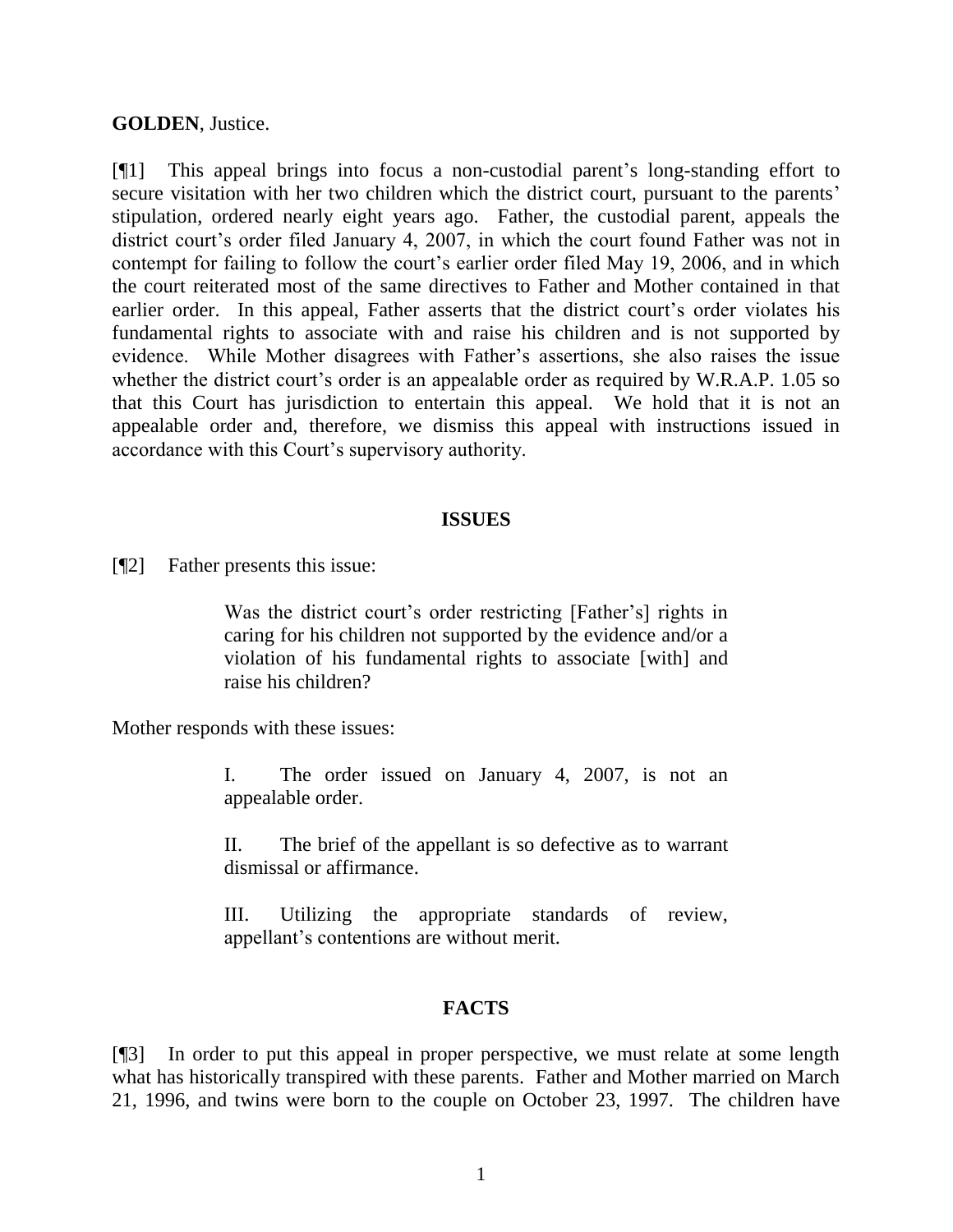emotional and learning problems, perhaps related to fetal alcohol syndrome and other causes. On August 29, 2000, Father and Mother divorced; in the divorce decree the court awarded Father primary custody of the children subject to Mother"s visitation as set forth in the recommendations of the children"s guardian ad litem. On June 25, 2001, the court filed its stipulated order modifying the divorce decree"s visitation provisions in a number of specific respects. In that order, the court, after setting out the specifics of Mother"s visitation privileges, also provided:

> 12. Disputes between the parties over the carrying out of any provision of this Order shall be resolved first by application to the Guardian *ad litem* for recommendation, which shall be final except however, neither party is precluded from making application to the District Court for enforcement or modification of any provision of this Order as may be reasonable and necessary, subject to the necessary showing to support such application.

> 13. As the children become accustomed to visitation with [Mother], [Mother] may request a recommendation from the Guardian *ad litem* to increase visitation including extended visitation and overnight visitation. In the event [Mother] disagrees with the Guardian *ad litem's* recommendation, she may make application to the Court for modification of this order, upon the necessary showing to support modification of this visitation schedule.

> 14. Both parties shall cooperate with one another and with the Guardian *ad litem*, as may be required by the best interests of the children.

> 15. Neither party shall denigrate nor disparage the other to or in the presence of the minor children, and both parties shall endeavor to set aside their differences to respect the other"s role in their children"s life so that the children may enjoy the benefit of both parents.

> 16. [Mother] shall execute necessary releases to allow the Guardian *ad litem* to consult with her parenting class instructors and counselors to determine her compliance with the applicable provisions of the Decree of Divorce.

> 17. The Guardian *ad litem*, in her discretion, may modify the visitation schedule provided herein as may be reasonable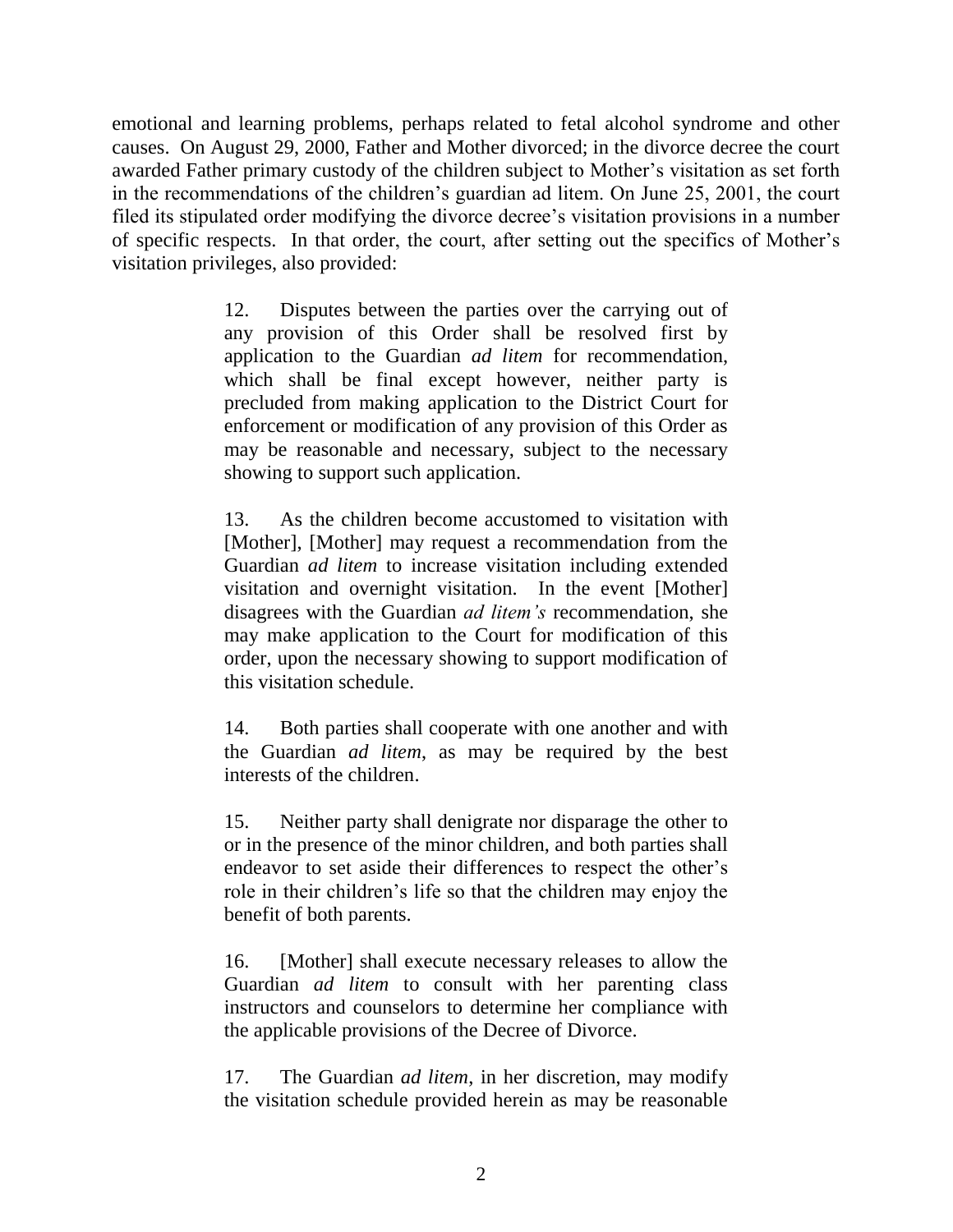and necessary to enforce the Orders of this Court or as may otherwise be reasonable and necessary to protect the parties" custodial and visitation rights and the best interests of the children.

### 18. All terms and provisions of the Decree of Divorce not affected hereby shall remain in full force and effect.

[¶4] On November 15, 2004, Mother filed her petition to modify and enforce the divorce decree and the stipulated order of June 25, 2001. The thrust of that petition was that Father"s actions had frustrated Mother"s visitation privileges and she was seeking relief from the court. On March 7, 2005, Mother filed a motion seeking immediate and regular visitation. In that motion, she averred that a hearing was scheduled for January 19, 2006, on her November 15, 2004, petition. Apparently, no action was taken on that motion. On July 22, 2005, Mother filed renewed motions to obtain regular visitation, to appoint a substitute guardian ad litem for the children, to order a custody evaluation, to join or consolidate pending actions, and to set hearings. Apparently, no action was taken on that pleading. On December 2, 2005, Mother filed yet another pleading covering the same matters presented in her earlier pleading. On December 12, 2005, the court filed its order setting Mother"s above-mentioned pleadings for a hearing on January 18, 2006. The court held the hearing on January 18, 2006, and filed its order concerning that hearing on May 19, 2006. From our reading of that order, it is clear that its thrust is the court"s effort to prepare the children for visitation with Mother which, although ordered earlier, had not occurred. In that order, the court listed twenty-seven directives to guide the parents, their counsel, and the children's guardian ad litem in the court's plan to prepare the children for reconnection with Mother "as rapidly as safely and appropriately possible." The twenty-seven directives were:

> [1] THAT the minor children of the parties shall begin personal therapy with Gale Holtby, MS, LPC as soon as it can be arranged; if possible in light of Ms. Holtby"s schedule, such therapy should take place weekly, at the children's school;

> [2] THAT the children shall not miss such therapy appointments unless excused by a physician's note or an absence prearranged and excused by Ms. Holtby;

> [3] THAT, for the best interests of the children, both parents shall cooperate and work with Ms. Holtby, the children"s school, and the Guardian ad Litem; both parents shall follow the recommendations of Ms. Holtby;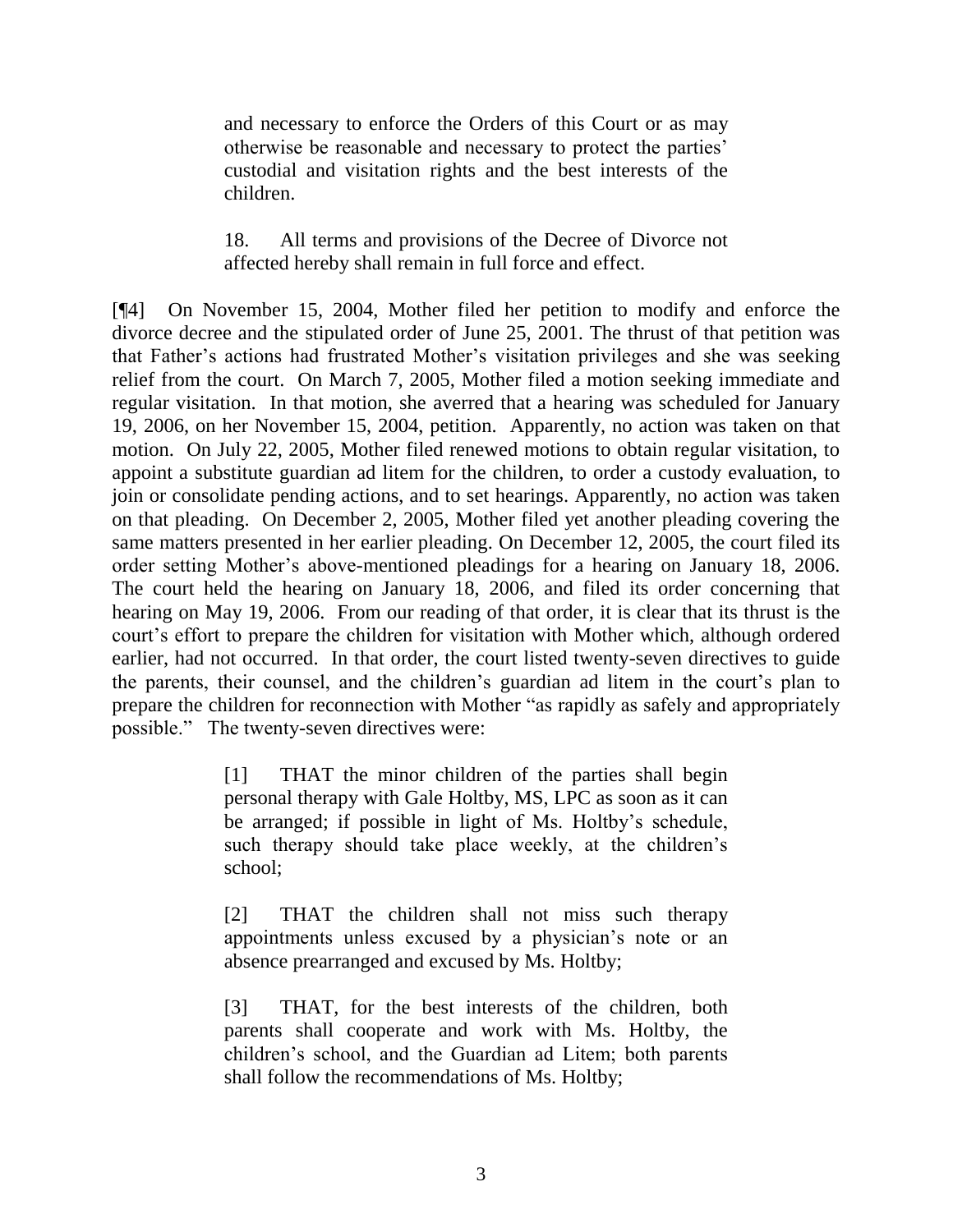[4] THAT both parents shall execute any releases of information in favor of Ms. Holtby that would be necessary or helpful in her therapy with the children;

[5] THAT Ms. Holtby shall have access to any and all information within the control of the parties, including contact with any counselor of the parties, that would be necessary or helpful in her therapy with the children;

[6] THAT the therapy previously arranged for the children by Mr. Inman shall cease immediately;

[7] THAT Ms. Holtby"s therapy with the children shall include preparing them for reconnection with their mother as rapidly as safely and appropriately possible;

[8] THAT upon the recommendation of Ms. Holtby, the children"s visitation with their mother shall begin; Ms. Holtby, in consultation with the children"s Guardian ad Litem, shall set the terms and conditions for the visitations as well as for such telephone and other contact recommended by Ms. Holtby;

[9] THAT if and when recommended by Ms. Holtby, the visits between the children and their mother will increase in frequency and duration and the supervision will cease;

[10] THAT, with the recommendation and approval of Ms. Holtby, the children shall be allowed to continue (or begin again) their contacts with the school professionals with whom they have worked for years (including Ms. D. Whitney and Ms. D. Hokansen);

[11] THAT when visitation between the children and their mother begins, Mr. Randy Williams shall not be included in nor in the locale of the visits; there will be no contact between Mr. Williams and the children whatsoever;

[12] THAT when visitation between the children and their mother begins, an appropriate supervisor shall be chosen, someone who knows the children and with whom they feel comfortable; Ms. Holtby and the Guardian ad Litem shall select the supervisor;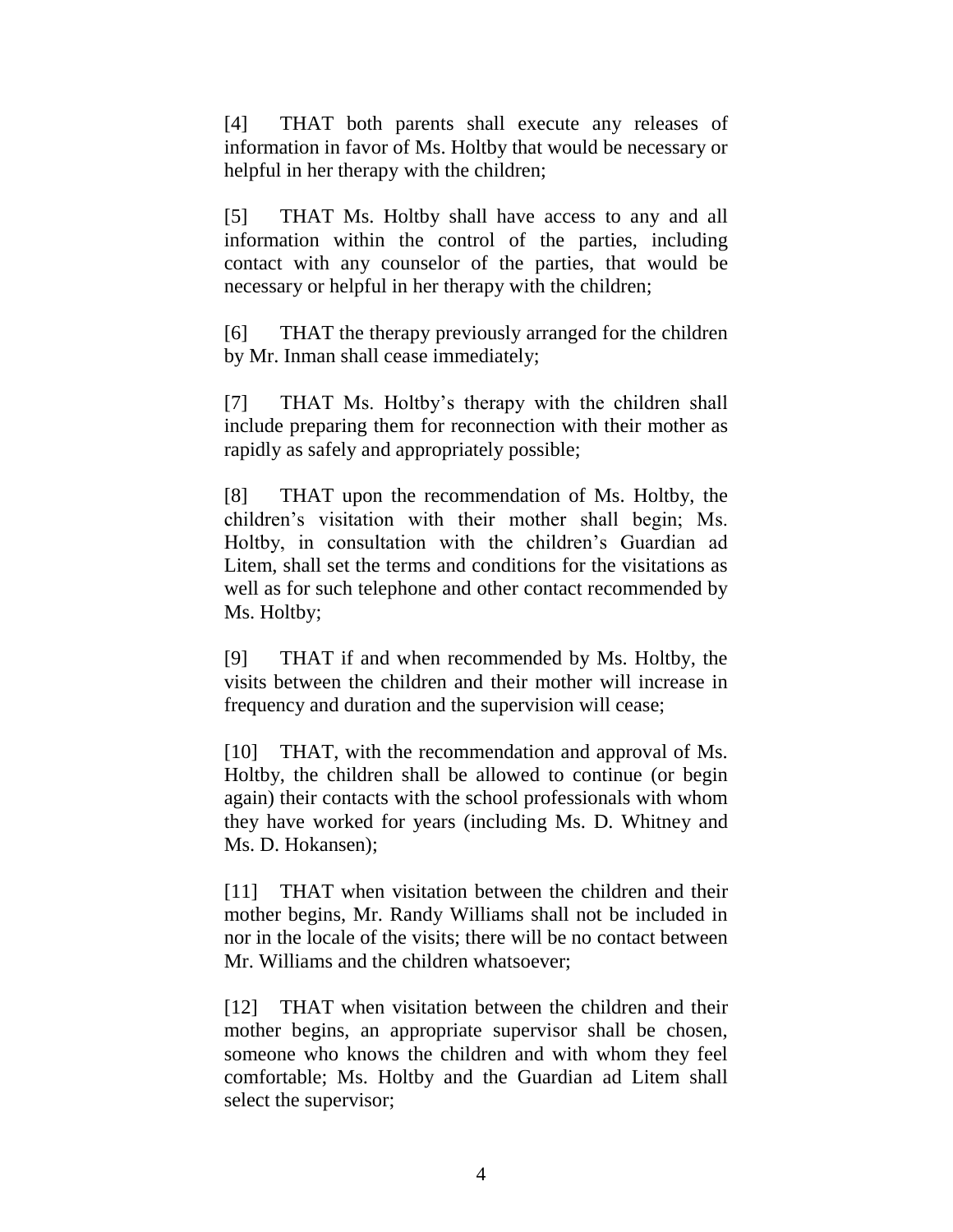[13] THAT Dr. Martha Schilling, who has worked with the family in the past, is permitted to update her evaluations done in 1999, but only to the limited extent doable at this time (i.e. any parent/child relationship assessments would not be appropriately done at this time; perhaps updating the past/present personal circumstances of the parents would be appropriately done at this time, but if there is any question, then Dr. Schilling should seek direction from this Court);

[14] THAT both parents shall encourage and support this plan for reconnection between the children and their mother; no one shall speak negatively about the parents in front of the children or allow others to do so; the parents shall not ask the children about the other parent or the activities within the other parent"s household; the parents and the extended families will encourage the development/continuation of a loving relationship between the children and the other parent;

[15] THAT the parents shall take any concerns they may have regarding the other parent and the workings of this plan to an appropriate adult, perhaps to Ms. Holtby, to their own legal counsel or to the Guardian ad Litem; no mention of such concerns shall be made to the children;

[16] THAT no alcohol or non-physician prescribed controlled substances shall be used by anyone around the children;

[17] THAT for the present, the parents shall not remove the children from Lincoln County (unless Ms. Holtby, in consultation with the Guardian ad Litem, expressly permits otherwise, given the purpose and duration of the travel); in no event shall such travel interfere with the routine counseling of the children, unless excused as provided above;

[18] THAT prior to either parent's relocation from the Star Valley/Lincoln County area, six months notice must be given in writing to the other parent and that parent's legal counsel;

[19] THAT the parents shall give the children any physician-prescribed medications obtained for the children and follow the doctor's orders: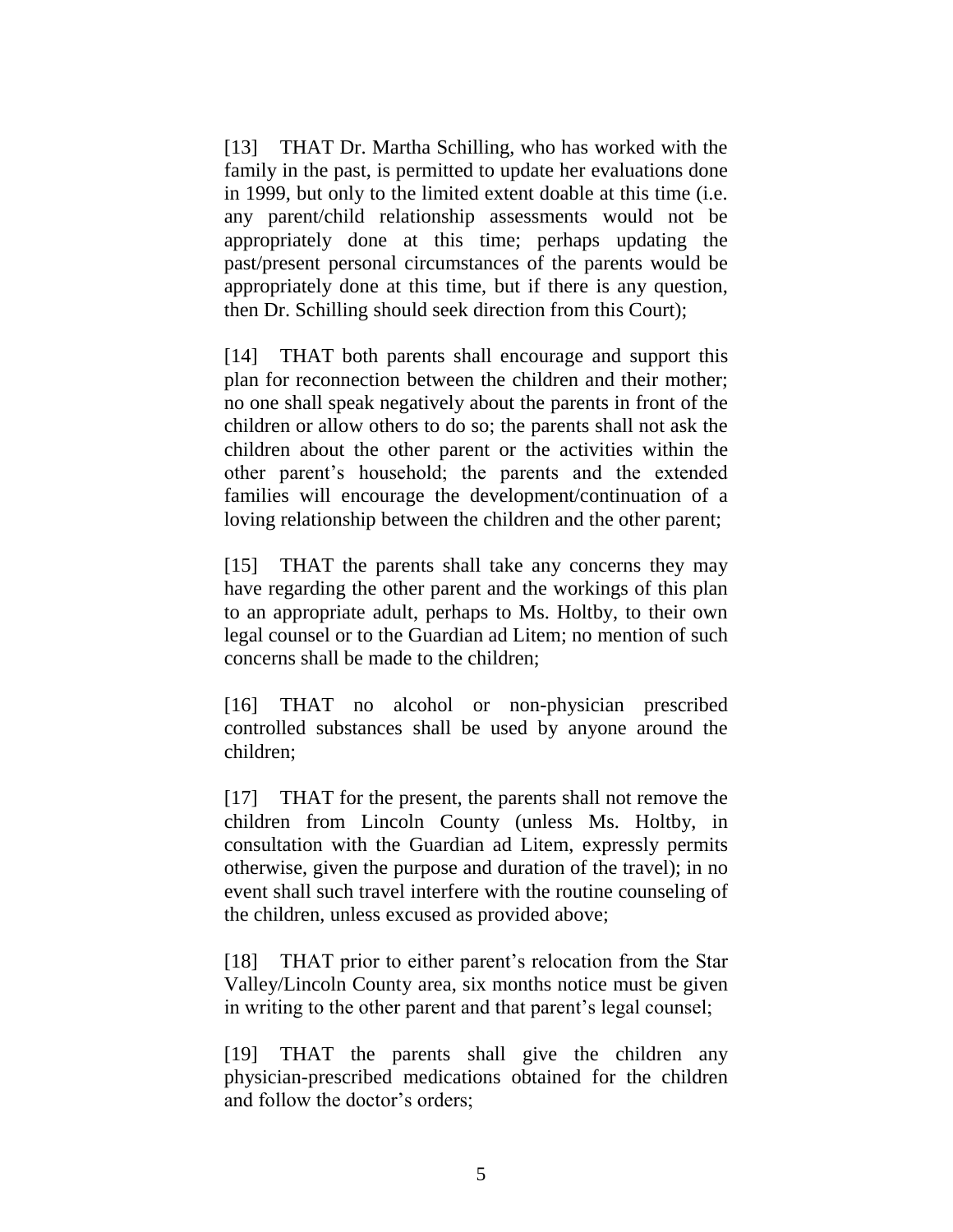[20] THAT both parents are entitled to receive from and give information to the children"s school, their physicians and other health care providers, their counselors, and the leaders of any extracurricular activities in which the children participate;

[21] THAT Ms. Holtby and the Guardian ad Litem shall report regularly to the Court and counsel for the parties as to the attendance of the children at counseling and at school; the Guardian ad Litem shall devise a brief, simple form for this purpose;

[22] THAT the children shall not undergo any other counseling, other than that provided by Ms. Holtby, above, or any other evaluation of any sort, without further order of this Court, other than routine or emergency assessments done by the children"s treating physicians;

[23] THAT, in addition, the Court finds specifically that a custody evaluation, also known as a parenting assessment, is not appropriate at this time, given the prolonged lack of contact between the children and their mother (as corroborated by Dr. Schilling at the hearing herein);

[24] THAT a copy of this Order shall be provided to Ms. Holtby, Dr. Schilling, and the children's school;

[25] THAT the parties financial information, in the form of financial affidavits or other submissions contained within the Court files, shall be sealed; counsel shall review the several case files herein and note for the Clerk of Court which documents should be placed under seal;

[26] THAT payment for the cost of the children's counseling, any evaluations pursuant to this Order, and the fees of the Guardian ad Litem shall be made by Mr. Inman; and

[27] THAT the discovery dispute detailed by Mr. Combs and Mr. Bowers shall be resolved by separate order issued directly from the Court.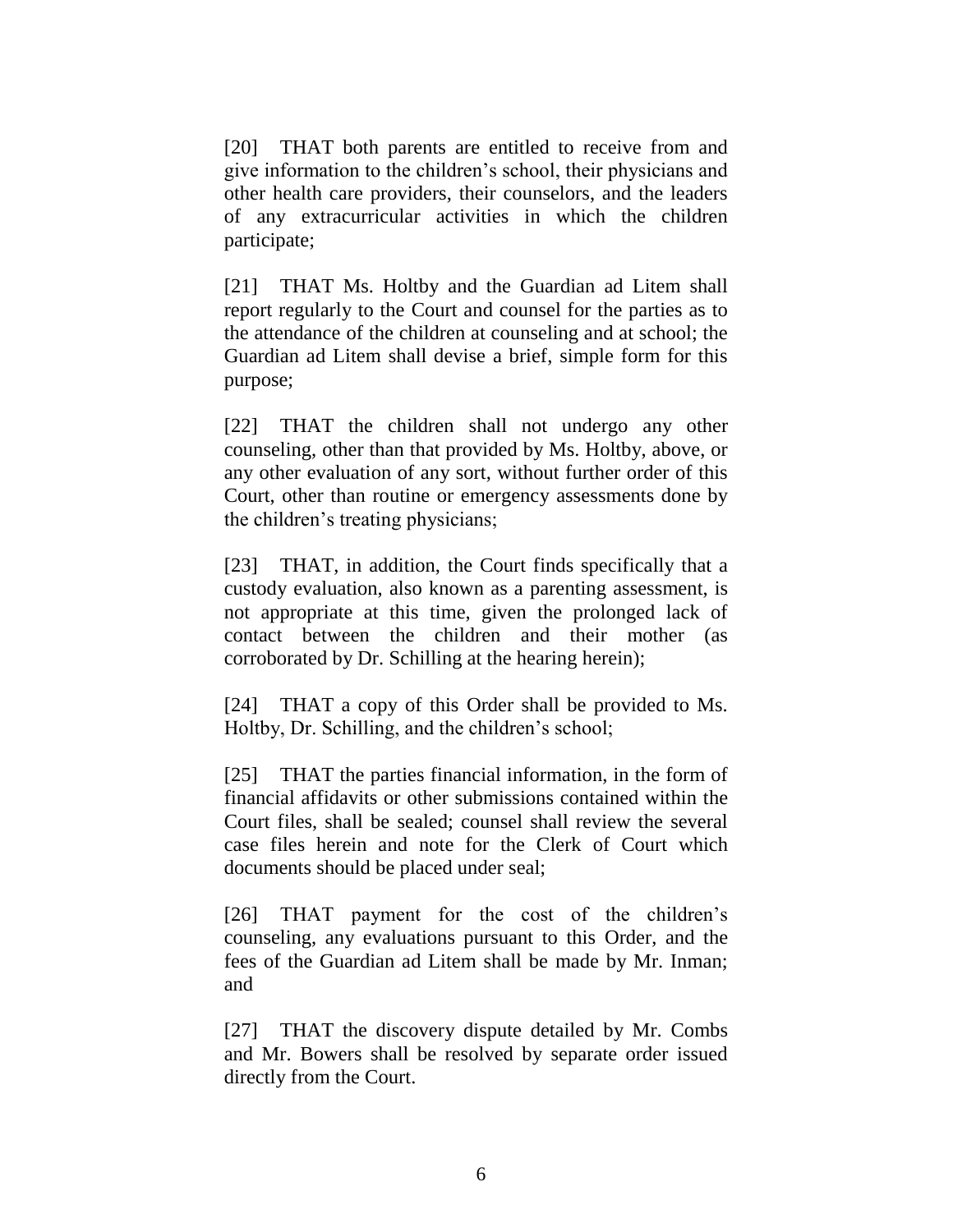[¶5] Within two week"s of the filing of the court"s order, Father, on June 2, 2006, filed a petition for writ of review in this Court seeking appellate review of the district court's order. On June 30, 2006, this Court denied Father"s petition. Four months later, on November 2, 2006, Mother filed in the district court her petition for an order to show cause, the thrust of which was that Father had not complied with the district court's May 19, 2006, order. Mother requested that the court order Father to appear and show cause why the court should not hold him in contempt of its order. On November 20, 2006, Father filed a responsive pleading to Mother's show cause petition in which he moved to strike Mother"s petition; denied many of the averments of Mother"s petition; moved for sanctions; moved for child support, one-half of medical costs, and one-half of the children"s reasonable and necessary expenses; and moved to terminate or amend what he called "the temporary order issued by [the court]."

[¶6] On November 21, 2006, the court filed its order to show cause, ordering Father to appear before the court and show cause why the court should not hold him in contempt of its May 19, 2006 order. On December 19, 2006, the court held a hearing on its show cause order, and on January 4, 2007, the court filed its order concerning that hearing. In its order, the court stated in the first three numbered paragraphs:

> 1. [Mother"s] motion alleged that [Father] had violated the Court"s Order of May 17, 2006. This order provided, among other things, that [the children] were to immediately begin personal therapy with Gale Holtby, MS, LPS. The children were not to miss therapy sessions without a valid excuse. The testimony was uncontroverted. [Father] failed to follow the Order. The Court found that such failure was not willful or intentional and did not find Mr. Inman in contempt.

> 2. The children had been seeing Susan Heng, a child therapist in Idaho Falls, Idaho since November, 2005. The children kept seeing Ms. Heng despite the Court"s order that such counseling cease and that therapy commence immediately with Ms. Holtby. The Court specifically named Ms. Holtby as the therapist for the children because of her known qualifications and expertise. Ms. Holtby also works in the Star Valley area in close proximity to the children. Ms. Holtby was also favored by Ms. Day, the children"s Guardian ad Litem.

> 3. The children have not seen Ms. Heng since September, 2006. Ms. Heng advised the Guardian ad Litem she will help be supportive to the children and a new therapist with this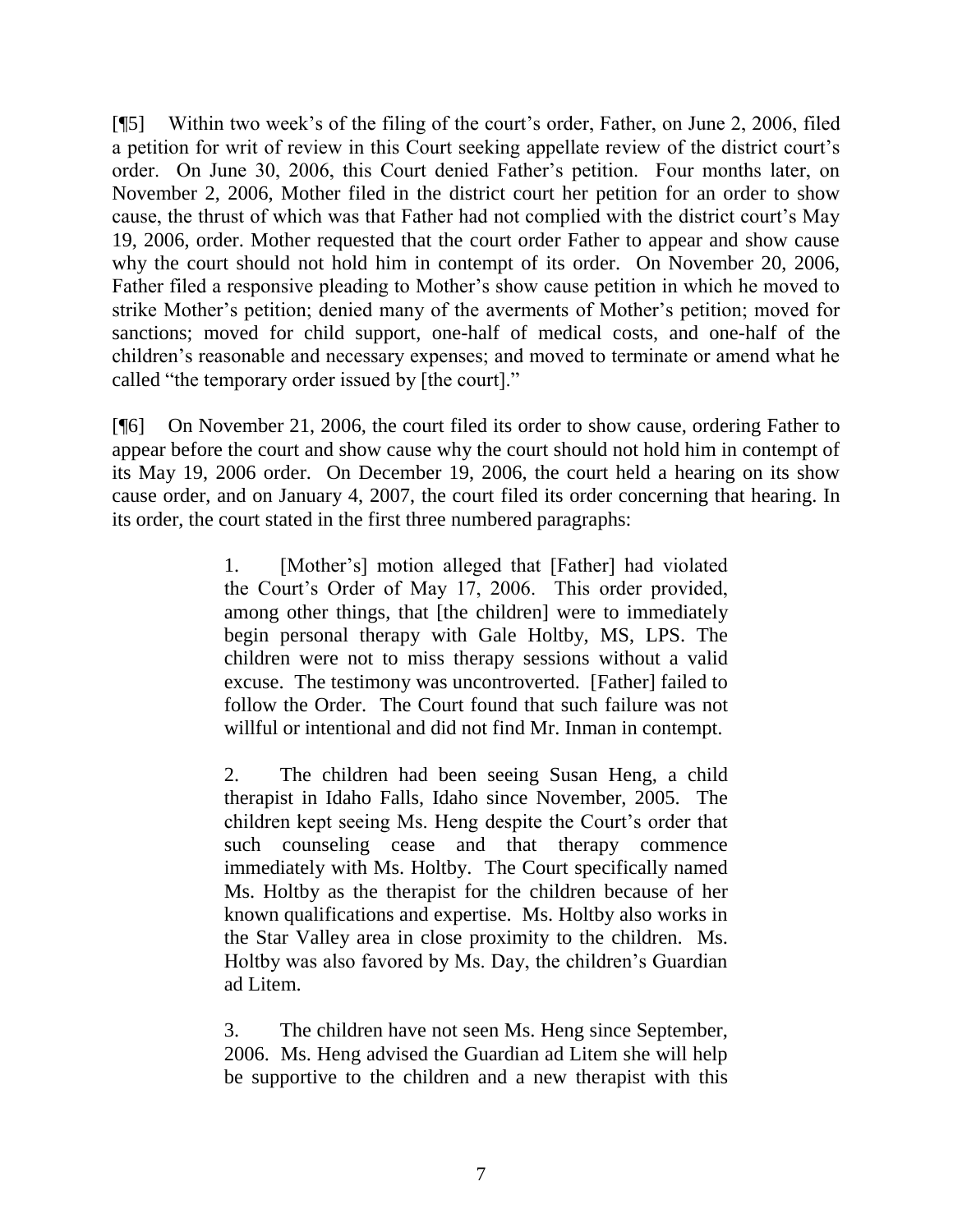change. It is imperative that Mr. Inman be supportive of and cooperate with the therapist.

From our reading of the first numbered paragraph, it is clear that, although the court found Father failed to follow the order, the court also found such failure was not willful or intentional; consequently, the court ruled that Father was not in contempt.

[¶7] Following the first three numbered paragraphs of its order, the court next set out twelve specific directives to guide the parents, their counsel, and the children"s guardian ad litem:

### IT IS ORDERED:

1. As soon as it can be arranged, [the children] shall begin personal therapy with Steven Nelson, Ph.D., Clinical Psychologist. Dr. Nelson has had no connection with either parent or the children. No conflict, real or alleged, exists. Such therapy should take place weekly at a location determined by Dr. Nelson. Therapy appointments will be kept unless excused by a physician"s note or an absence prearranged. The parents shall cooperate and work with Dr. Nelson and the Guardian Ad Litem and shall follow the recommendations of Dr. Nelson. The parents shall execute any releases of information in favor of Dr. Nelson that would be necessary or helpful in [his] therapy with the children. Dr. Nelson shall have access to any and all information within the control of the parties, including contact with any counselor of the parties that would be necessary or helpful in [his] therapy with the children.

2. The therapy previously arranged for the children by Mr. Inman with Ms. Heng is not to be reinstituted.

3. The purpose of Dr. Nelson"s therapy shall include preparing the children for reconnection with their mother as rapidly, safely and appropriately as possible. [Mother] has not had visitation with the children for over 4 years.

4. The children"s visitation with their mother shall begin upon the recommendation of Dr. Nelson. Dr. Nelson, in consultation with the children"s Guardian Ad Litem, shall set the terms and conditions for the visitation as well as for such telephone and other contact recommended by Dr. Nelson.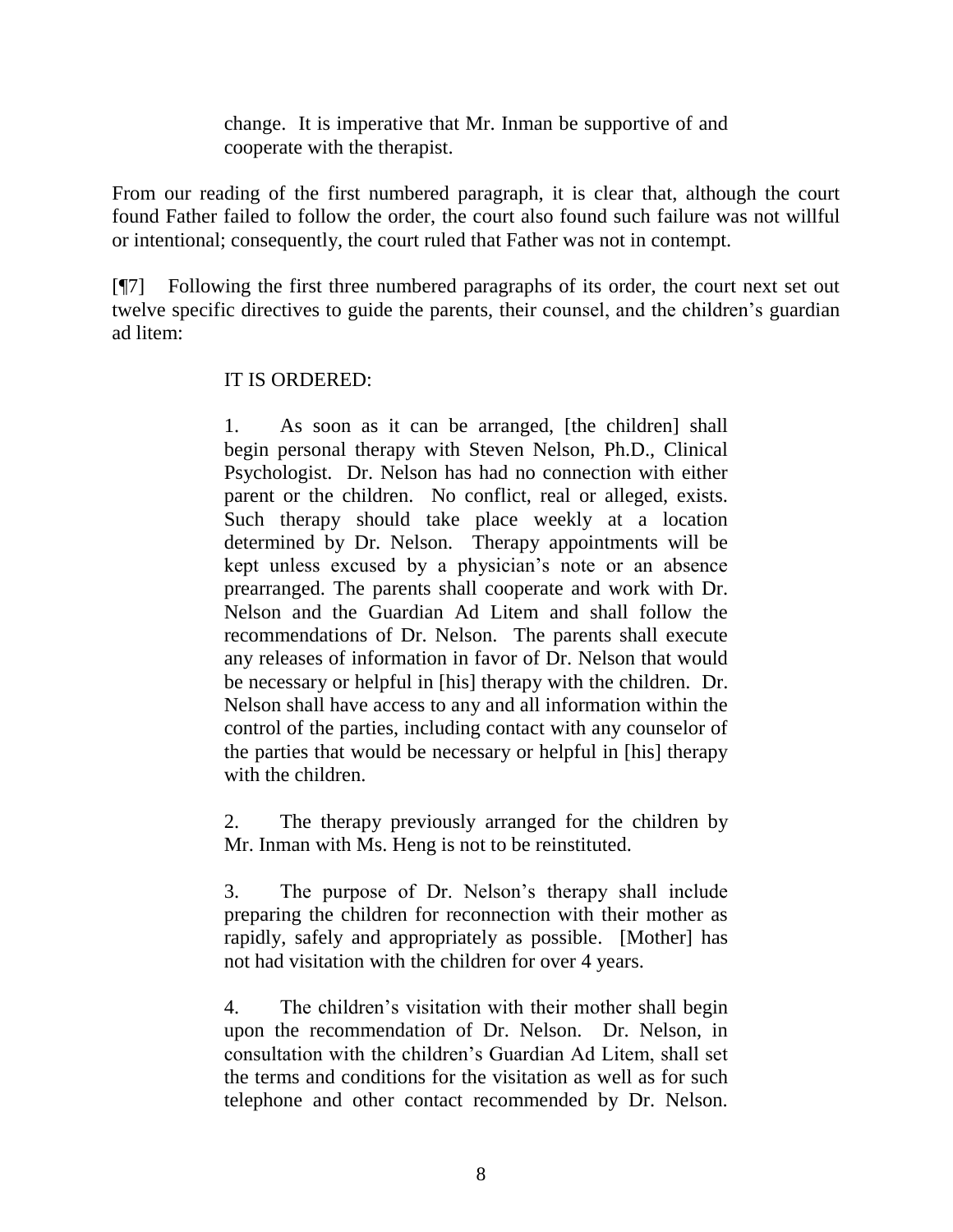The visits between the children and their mother will increase in frequency and duration and the supervision will cease if and when recommended by Dr. Nelson. With the recommendation and approval of Dr. Nelson, the children shall be allowed to continue (or begin again) their contacts with the school professionals with whom they have worked for years (including Ms. D. Whitney and Ms. D. Hokansen).

5. Randy Williams shall not be included in nor in the locale when the children are with their mother. There will be no contact between Mr. Williams and the children whatsoever. When visitation between the children and their mother begins, an appropriate supervisor shall be chosen, someone who knows the children and with whom they feel comfortable. Dr. Nelson and the Guardian Ad Litem shall select the supervisor.

6. The parents shall encourage and support this plan for reconnection between the children and their mother. No one shall speak negatively about the parents in front of the children or allow others to do so. The parents shall not ask the children about the other parent or the activities within the other parent"s household. The parents and the extended families will encourage the development/continuation of a loving relationship between the children and the other parent. The parents shall take any concerns they may have regarding the other parent and the workings of this plan to an appropriate adult, perhaps to Dr. Nelson, to their own legal counsel or to the Guardian ad Litem. No mention of such concerns shall be made to the children.

7. No alcohol or non-physician prescribed controlled substances shall be used by anyone around the children nor shall either parent allow the children to be in the presen[ce] of any convicted felon.

8. The parents shall not remove the children from the State of Wyoming (unless Dr. Nelson, in consultation with the Guardian ad Litem, expressly permits otherwise, given the purpose and duration of the travel); in no event shall such travel interfere with the routine counseling of the children.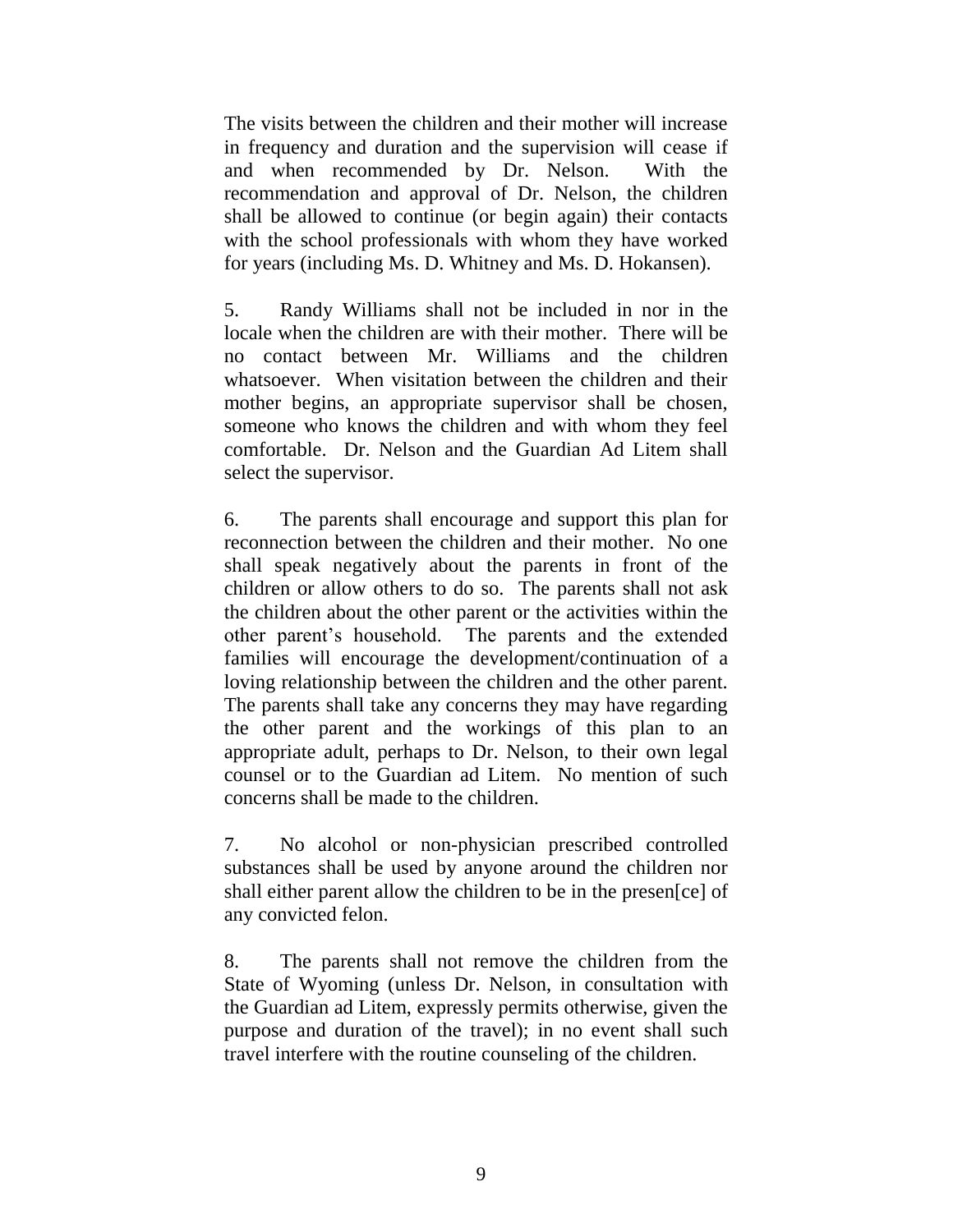9. Prior to either parent"s relocation from the Star Valley/Lincoln County area, 60 days notice must be given in writing to the other parent and that parent's legal counsel.

10. The parents shall give the children any physicianprescribed medications obtained for the children and follow the doctor"s orders. Both parents are entitled to receive from and give information to their physicians and other health care providers, their counselors, and the leaders of any extracurricular activities in which the children participate. Dr. Nelson and the Guardian ad Litem shall report regularly to the Court and counsel for the parties as to the attendance of the children at counseling and at school. The Guardian ad Litem shall devise a brief, simple form for this purpose. The children shall not undergo any other counseling, other than that provided by Dr. Nelson, or any other evaluation of any sort, without further order of this Court, other than routine or emergency assessments done by the children's treating physicians.

11. A copy of this Order shall be provided to Dr. Nelson and Ms. Heng.

12. Payment for the cost of the children"s counseling, any evaluations pursuant to this Order, and the fees of the Guardian ad Litem shall be made by Mr. Inman.

[¶8] Our comparison of these twelve directives with the twenty-seven directives contained in the court's May 19, 2006, order shows that they are, for the most part, the same:

| May 19, 2006, directives | January 4, 2007, directives |
|--------------------------|-----------------------------|
|                          |                             |
|                          |                             |
|                          |                             |
|                          |                             |
|                          |                             |
|                          |                             |
|                          |                             |
|                          |                             |
|                          |                             |
|                          |                             |
|                          |                             |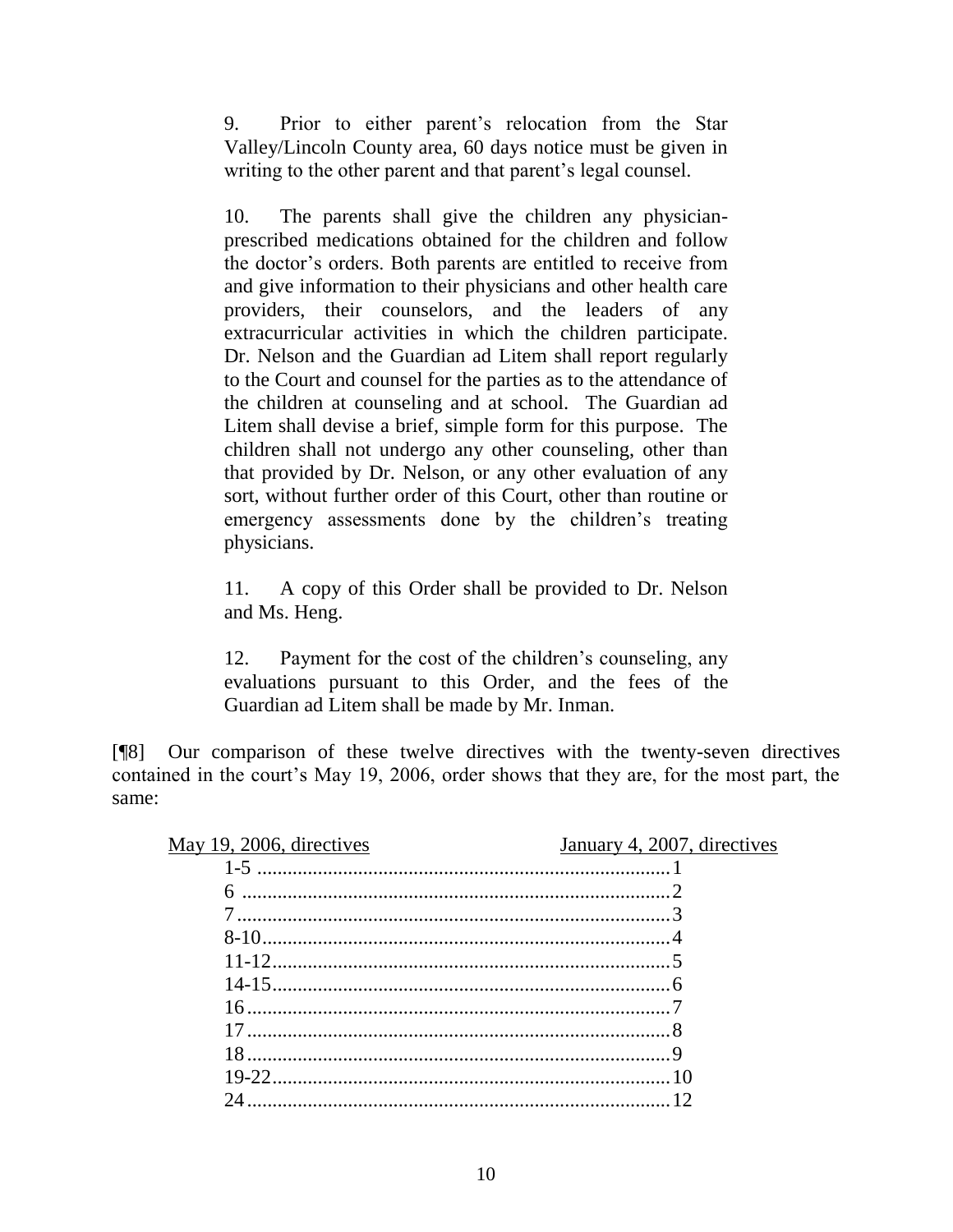Our comparison of these two sets of directives shows that the new directives change the old directives in only three particulars: (1) Dr. Steven Nelson replaces Dr. Gale Holtby as the children"s personal therapist and assumes that role as provided in the directives; (2) the parents shall not remove the children from the State of Wyoming, rather than Lincoln County; and (3) either parent must give sixty days, rather than six months, written notice if relocating from the Star Valley/Lincoln County area. From our reading of the order, it is clear that the order embodies, as did the court's May 19, 2006, order, the court's plan to prepare the children for reconnection with Mother "as rapidly, safely and appropriately as possible" because Mother "has not had visitation with the children for over 4 years."

[¶9] On February 2, 2007, Father timely filed his notice of appeal of the district court"s January 4, 2007, order.

#### **DISCUSSION**

[¶10] This Court will review the issue presented by Father"s appeal if the January 4, 2007, order is an appealable order. W.R.A.P. 1.04(a); *SEG v. GDK*, 2007 WY 203, ¶ 4, 173 P.3d. 395, 395 (Wyo. 2007). Whether this Court has jurisdiction is a question of law to be reviewed *de novo*. *SEG*, ¶ 4, 173 P.3d at 395. Father contends that the order is an appealable order as defined in W.R.A.P. 1.05(b), namely, "[a]n order affecting a substantial right made in a special proceedings." W.R.A.P. 1.05(b). The rule contains two requirements: a special proceeding and a substantial right being affected. Neither Father nor Mother addresses the special proceeding requirement. In *FML v. TW*, 2007 WY 73, ¶ 6, 157 P.3d 455, 459 (Wyo. 2007), this Court held that a hearing on one parent"s motion to modify custody and show cause in which the other parent appeared and defended was a special proceeding under W.R.A.P. 1.05(b). Quoting from *In re WJH*, 2001 WY 54, ¶ 10, 24 P.3d 1147, 1151-52 (Wyo. 2001), this Court noted:

> In general terms, special proceedings are those which were not actions in law or suits in equity under common law and which may be commenced by motion or petition upon notice for the purpose of obtaining relief of a special or distinct type. *State in Interest of C.,* 638 P.3d 165, 168 (Wyo. 1981). They result from a right conferred by law together with authorization of a special application to the courts to enforce the right. *Id.* This court has recognized that, even in cases involving delinquency, proceedings under the Juvenile Court Act could be in lieu of proceedings under the general criminal procedure.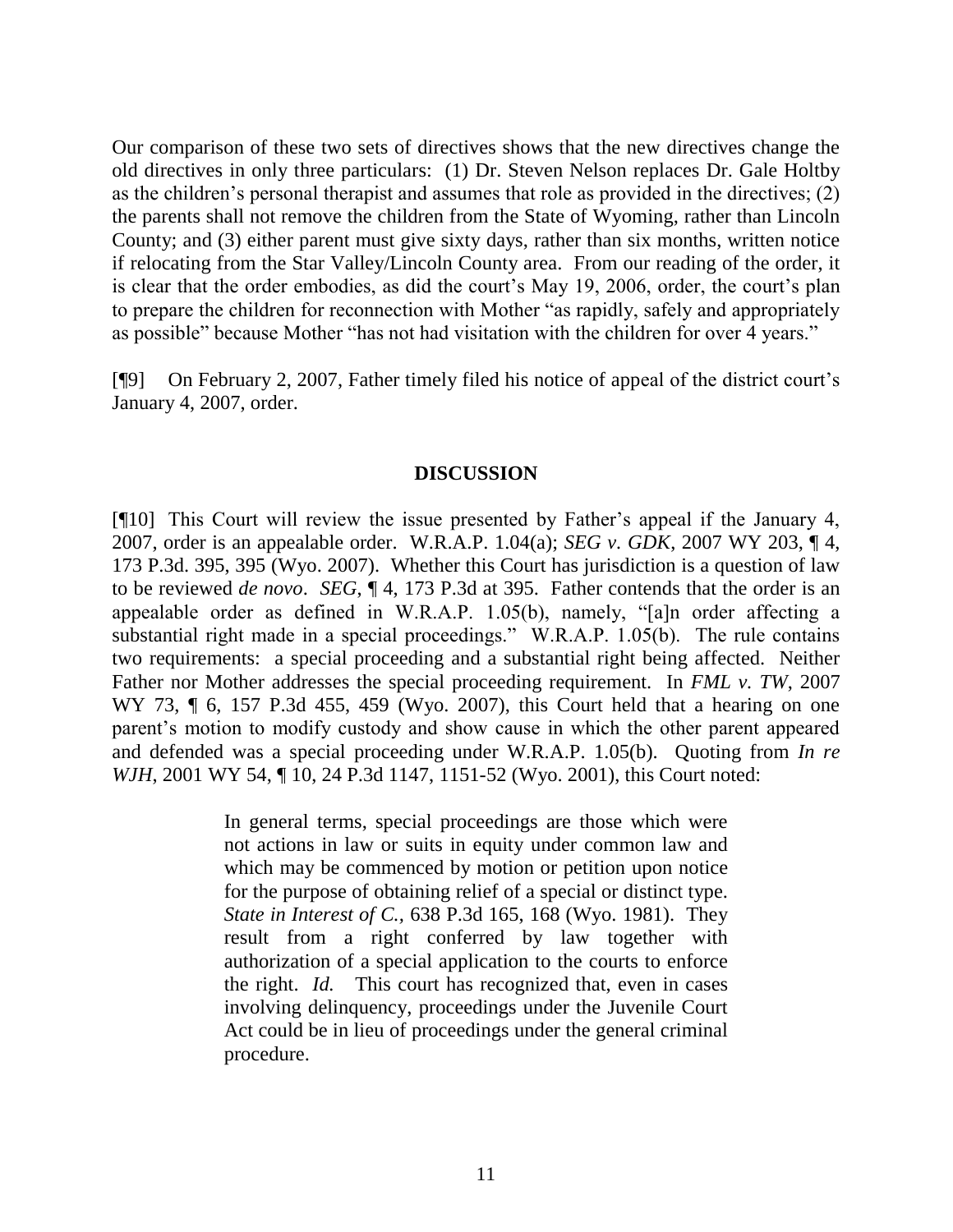This Court is satisfied that the hearing from which the order in question emerged was a special proceeding as contemplated by W.R.A.P. 1.05(b).

[¶11] Father and Mother disagree whether the second requirement of W.R.A.P. 1.05(b), a substantial right being affected by the order, exists in this case. Father argues that this Court has always recognized that parents enjoy a constitutionally protected fundamental right to raise their children and make decisions concerning their care, custody, and control. *MBB v. ERW*, 2004 WY 134, ¶ 9, 100 P.3d 415, 418 (Wyo. 2004). In *MBB,* this Court stated:

> In *State ex rel. Klopotek v. District Court of Sheridan County,* 621 P.2d 223, 227 (Wyo. 1980), *superseded by statute on other grounds by Marquiss v. Marquiss,* 837 P.2d 25 (Wyo.1992), we stated that "[t]he father and mother are natural guardians of the persons of their minor children." Parents enjoy a constitutionally protected fundamental right to "make decisions concerning the care, custody, and control of their children." *Troxel v. Granville,* 530 U.S. 57, 66, 120 S.Ct. 2054, 147 L.Ed.2d 49 (2000); *see also [Michael v.](http://web2.westlaw.com/find/default.wl?tf=-1&rs=WLW8.06&referencepositiontype=S&serialnum=1995161382&fn=_top&sv=Split&referenceposition=1147&findtype=Y&tc=-1&ordoc=2005465819&db=661&vr=2.0&rp=%2ffind%2fdefault.wl&mt=Wyoming)  Hertzler,* [900 P.2d 1144, 1147 \(Wyo.1995\).](http://web2.westlaw.com/find/default.wl?tf=-1&rs=WLW8.06&referencepositiontype=S&serialnum=1995161382&fn=_top&sv=Split&referenceposition=1147&findtype=Y&tc=-1&ordoc=2005465819&db=661&vr=2.0&rp=%2ffind%2fdefault.wl&mt=Wyoming) This fundamental right has been recognized as a liberty interest protected under the Fifth and Fourteenth Amendments to the United States Constitution, and is also found in Wyo. Const. art. 1, § 6, which provides, "[n]o person shall be deprived of life, liberty or property without due process of law." *Michael,* 900 P.2d at 1147. In *Troxel,* the United States Supreme Court discussed this principle:

> > The liberty interest at issue in this case--the interest of parents in the care, custody, and control of their children--is perhaps the oldest of the fundamental liberty interests recognized by this Court. More than 75 years ago, in *Meyer v. Nebraska,* 262 U.S. 390, 399, 401, 43 S.Ct. 625, 67 L.Ed. 1042 (1923), we held that the "liberty" protected by the Due Process Clause includes the right of parents to "establish a home and bring up children" and "to control the education of their own." Two years later, in *Pierce v. Society of Sisters,* 268 U.S. 510, 534-535, 45 S.Ct. 571, 69 L.Ed. 1070 (1925), we again held that the "liberty of parents and guardians" includes the right "to direct the upbringing and education of children under their control."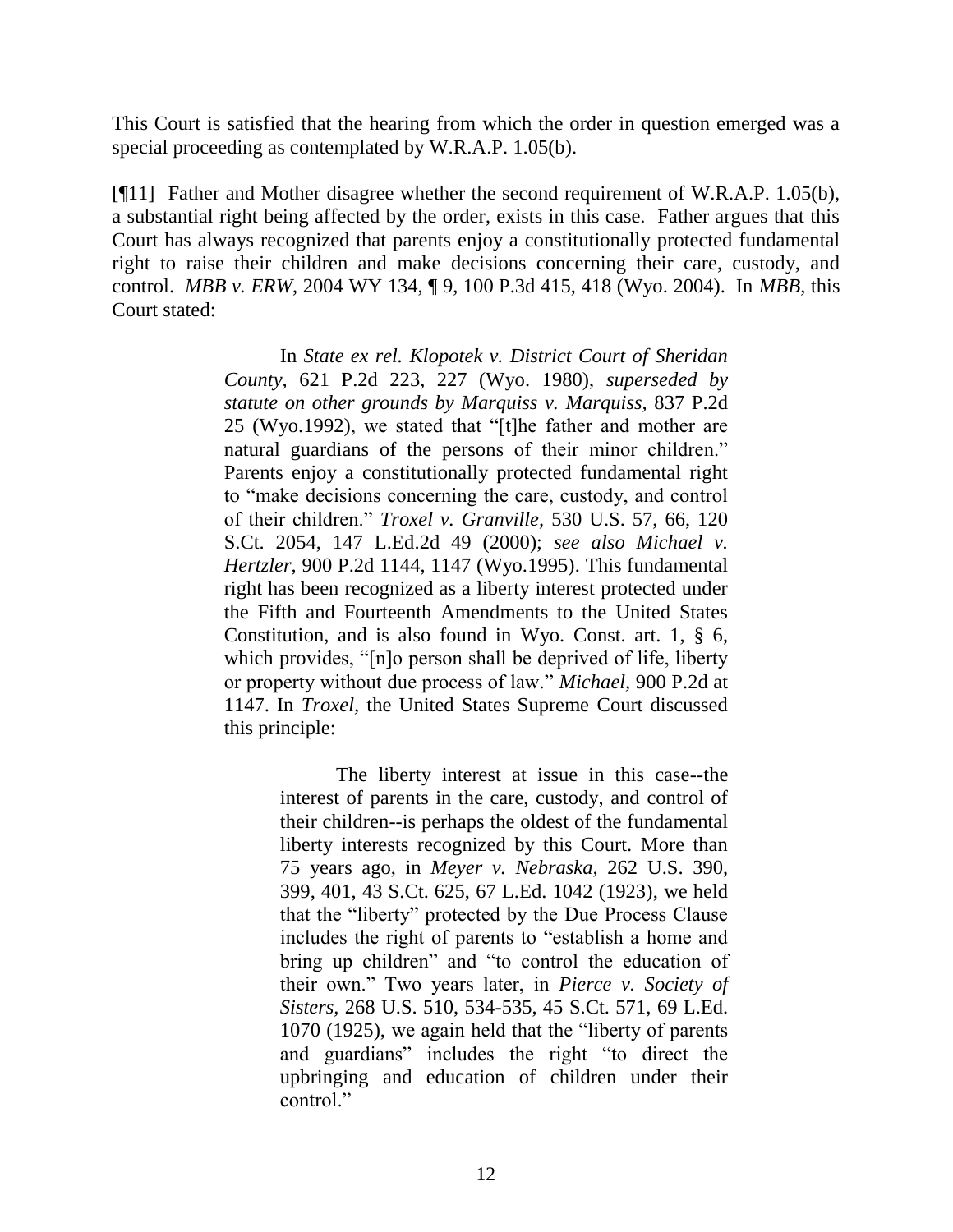*Troxel,* 530 U.S. at 65, 120 S.Ct. 2054. ""It is cardinal with us that the custody, care and nurture of the child reside first in the parents. . . ."" *Nulle v. Gillette-Campbell County Joint Powers Fire Bd.,* 797 P.2d 1171, 1174 (Wyo. 1990) (*quoting Prince v. Massachusetts,* [321 U.S. 158, 166, 64 S.Ct. 438, 88](http://web2.westlaw.com/find/default.wl?tf=-1&rs=WLW8.06&serialnum=1944116705&fn=_top&sv=Split&tc=-1&findtype=Y&ordoc=2005465819&db=708&vr=2.0&rp=%2ffind%2fdefault.wl&mt=Wyoming)  [L.Ed. 645 \(1944\)\)](http://web2.westlaw.com/find/default.wl?tf=-1&rs=WLW8.06&serialnum=1944116705&fn=_top&sv=Split&tc=-1&findtype=Y&ordoc=2005465819&db=708&vr=2.0&rp=%2ffind%2fdefault.wl&mt=Wyoming).

*MBB*, ¶ 9, 100 P.3d at 418-19.

[¶12] Father claims that his right to raise his children and make those decisions is affected by the order"s directives that he end the children"s counseling sessions with their counselor, Sue Heng; Dr. Steven Nelson will be the children"s counselor for the purpose of the court"s plan to reconnect the children with Mother; Dr. Steven Nelson in consultation with the children"s guardian ad litem shall decide when visitation with the children and Mother will begin and the nature and extent of that visitation; Father shall not remove the children from the State of Wyoming unless Dr. Steven Nelson in consultation with the children"s guardian ad litem expressly agrees; Father shall not provide any other counseling for or evaluation of the children without the court"s permission; and Father shall give the children any physician-prescribed medications for the children and follow physicians" orders. Father also claims that the right to travel enjoyed by his children and him is affected by the order"s directives proscribing their removal from the State without permission and their relocation from the Star Valley/Lincoln County area unless he gives sixty days written notice. *Watt v. Watt*, 971 P.2d 608, 614-17 (Wyo. 1999).

[¶13] Responding to Father"s claims, Mother asserts (1) the order originates from a contempt proceeding in which the court did not hold Father in contempt and, therefore, is interlocutory in nature, not final, and not appealable, citing *Madden v. Madden*, 558 P.2d 669, 670 (Wyo. 1977); (2) the order does not affect Father"s substantial rights; (3) the order does not determine the merits of the controversy between Father and Mother; and (4) the order does not resolve all the outstanding issues. We will consider these assertions in order.

[¶14] Mother asserts that the court"s order is not appealable because it originates from a contempt proceeding. In *Madden*, 558 P.2d at 669, decided under W.R.C.P. 72(a)(2), the forerunner of W.R.A.P. 1.05(b), the district court's divorce decree awarded the mother custody of the children and the father visitation rights with the obligation of child support. Later, the mother filed a petition for a show cause order, alleging the father had not paid child support and health insurance premiums; the district court issued its show cause order; the father filed his responsive pleading, denying the mother"s allegations and alleging that one child was now married and the other had reached majority. *Id.* at 670. After the hearing on these matters, the district court's order simply found that the child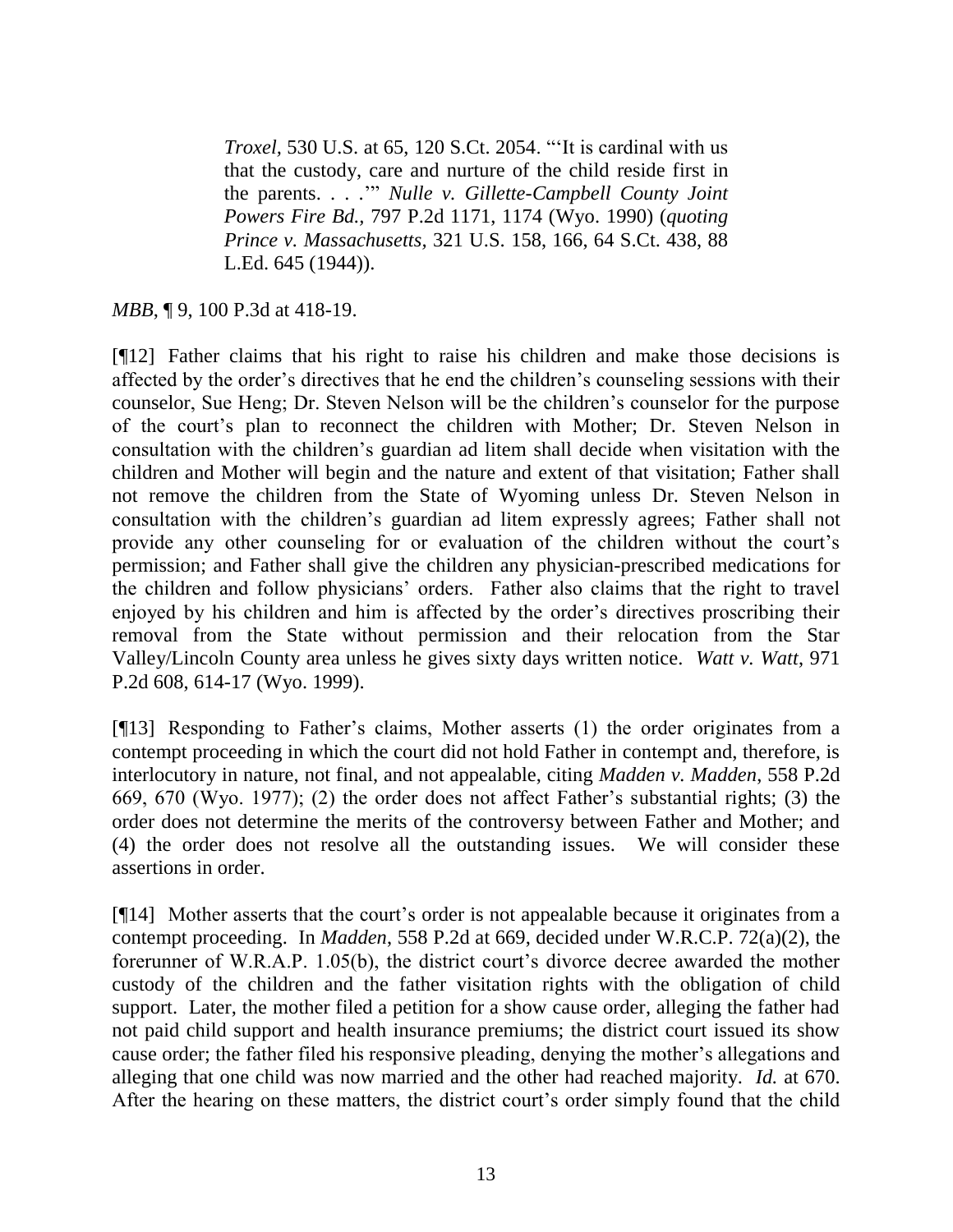was neither self-supporting nor emancipated, but did not adjudge the father in contempt. *Id.* The father filed an appeal of the order in which he presented the issue whether, in light of a legislative change lowering the age of majority, he was obligated for child support under the language of the divorce decree. *Id.* This Court held it lacked jurisdiction to hear the appeal on its merits because the district court's order was only interlocutory. *Id.* at 671. While recognizing that an order imposing punishment for contempt of court is a final order which is appealable under the procedural rule, this Court observed that the district court's order before it did not find the father to be in contempt of court. *Id*. at 670. This Court also noted that a majority of courts have held that "when contempt proceedings are brought any order short of the order which imposes punishment by fine or imprisonment is interlocutory in nature, and is not a final order from which an appeal can be taken." *Id.* at 670-71 (citing cases).

[¶15] Mother asserts that the order does not affect Father"s substantial rights. She observes that the order neither changes nor modifies in any manner the custodial arrangement for the children. Father retains primary custody as granted in the original divorce decree and is free, unlike her, to associate with the children at his leisure.

[¶16] Mother contends that the order does not determine the merits of the controversy or resolve all pending issues between Father and Mother. She points out that her petition to modify requested, alternatively, a change in custody or enforcement of the divorce decree with respect to, among other matters, her visitation rights. She correctly observes that the court has yet to set the proceeding for final hearing to determine those issues. She stresses that the order at issue simply reflects the court's attempt to obtain sufficient input from a qualified therapist to inform the court's later decision in these matters.

[¶17] After careful consideration of the parties" respective contentions, we find that Mother's arguments are more persuasive. We hold the order in question is not an appealable order under W.R.A.P.  $1.05(b)$ . The true thrust of the court's order is to provide therapeutic counseling to the parties" children so that eventually Mother"s longdelayed visitation with her children can be determined and established. Until the children"s therapeutic counseling has reached the point at which Mother"s visitation can be determined and established, the terms of that visitation have not been fixed. Because the order does not hold Father in contempt and does not fix the terms of Mother"s visitation, the order does not determine the action.

[¶18] Although the order contains language that the children"s therapeutic counselor, in consultation with the guardian ad litem, shall determine the terms of Mother"s visitation when the children have been prepared for that visitation, in the exercise of this Court's supervisory authority, we direct the therapeutic counselor and the guardian ad litem to recommend such terms to the district court and that court shall establish, with all deliberate speed, the appropriate terms of visitation as provided by statute.